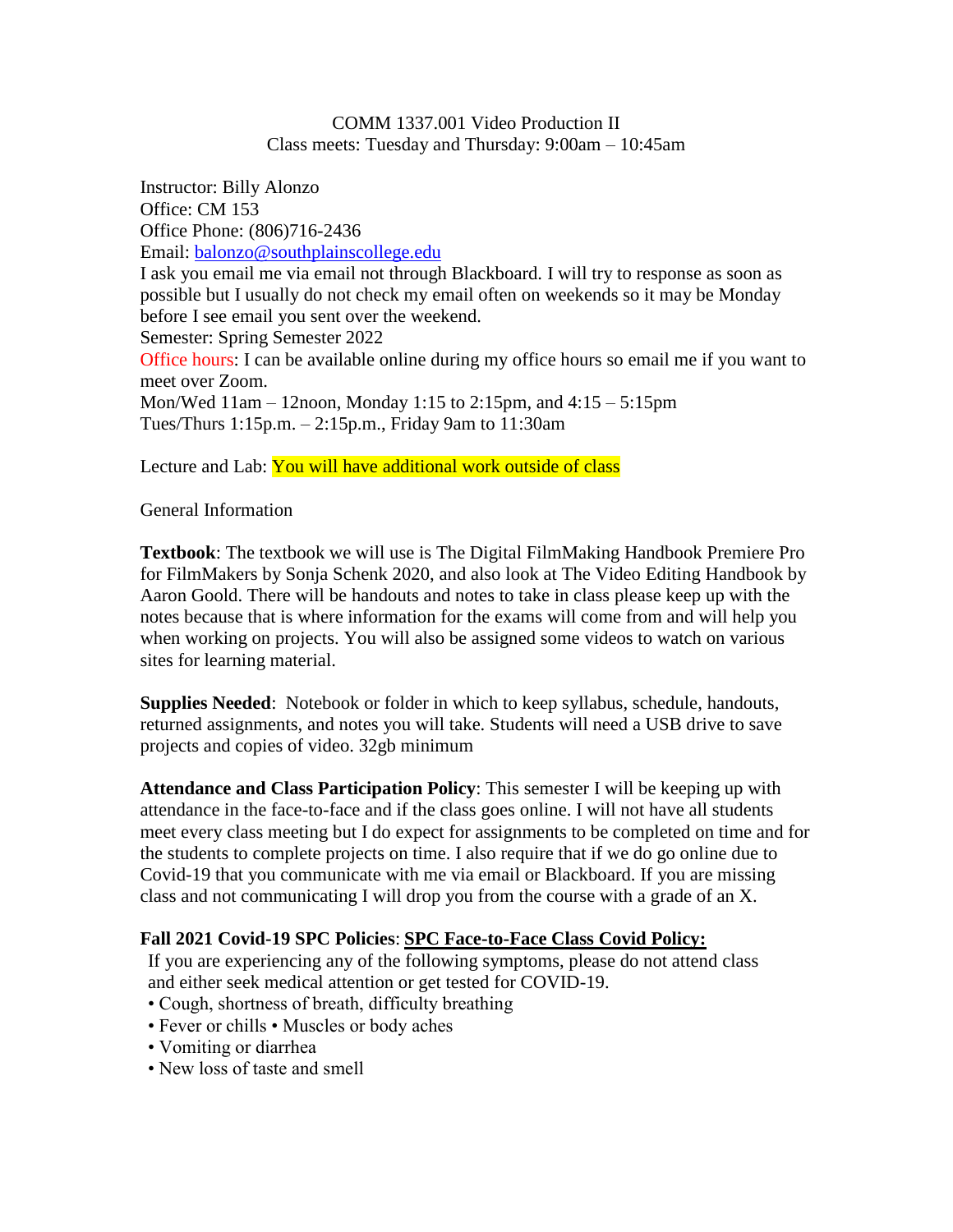• *Consistent with the latest CDC recommendations, we have revised our guidance for students, faculty, and staff who have a known exposure or have tested positive. Anyone with a known exposure should wear a mask for 10 days and should seek a COVID-19 test on day five after exposure. If you test positive or develop symptoms, you should immediately self-isolate and seek a COVID-19 test. Please immediately notify your instructor, supervisor, and DeEtte Edens, Associate Director of Health and Wellness, any time you test positive for COVID-19. Anyone who tests positive is required to self-isolate for five days. Following the fiveday isolation period, if you are asymptomatic or your symptoms are resolving, you may return to work or class but should wear a mask for five additional days. If you are still symptomatic, please contact DeEtte Edens at [dedens@southplainscollege.edu](mailto:dedens@southplainscollege.edu) or 806-716-2376 prior to your return date.*

**Grade Determination**: The student's grade will be determined on the basis of their performance in class. It will include class attendance and participation, hand-outs, exams, and projects. Each activity will be weighted as follows:

| Attendance/Participation | 100 Points  |
|--------------------------|-------------|
| Handouts (5)<br>20       | 100 points  |
| Exam $(3)$<br>100        | 300 points  |
| Projects                 | 350 points  |
| <b>Final Project</b>     | 150 points  |
| <b>Total Points</b>      | 1000 points |

Projects will have deadlines let try our best to keep to the deadlines. If you miss an exam during the semester you will have to make up the quiz or exam when the instructor gives you permission. I will have your class average throughout the semester on Blackboard. If you have questions about your grade in the class please ask me.

It is also important during this semester and any semester that the student have access to a good and reliable internet signal and a dependable computer. This will give students' access to Blackboard where assignments, quizzes, exams, and some video content will be posted for this class and most other classes a student is taking while at SPC. Please ask about any help you may need with internet or computer during the semester.

There is some outside of class time commitment for this class especially after the first couple of weeks. So the excuse "I do not have time to work on the project" will not be accepted. If you feel this will be difficult for you to do please re-think taking this class.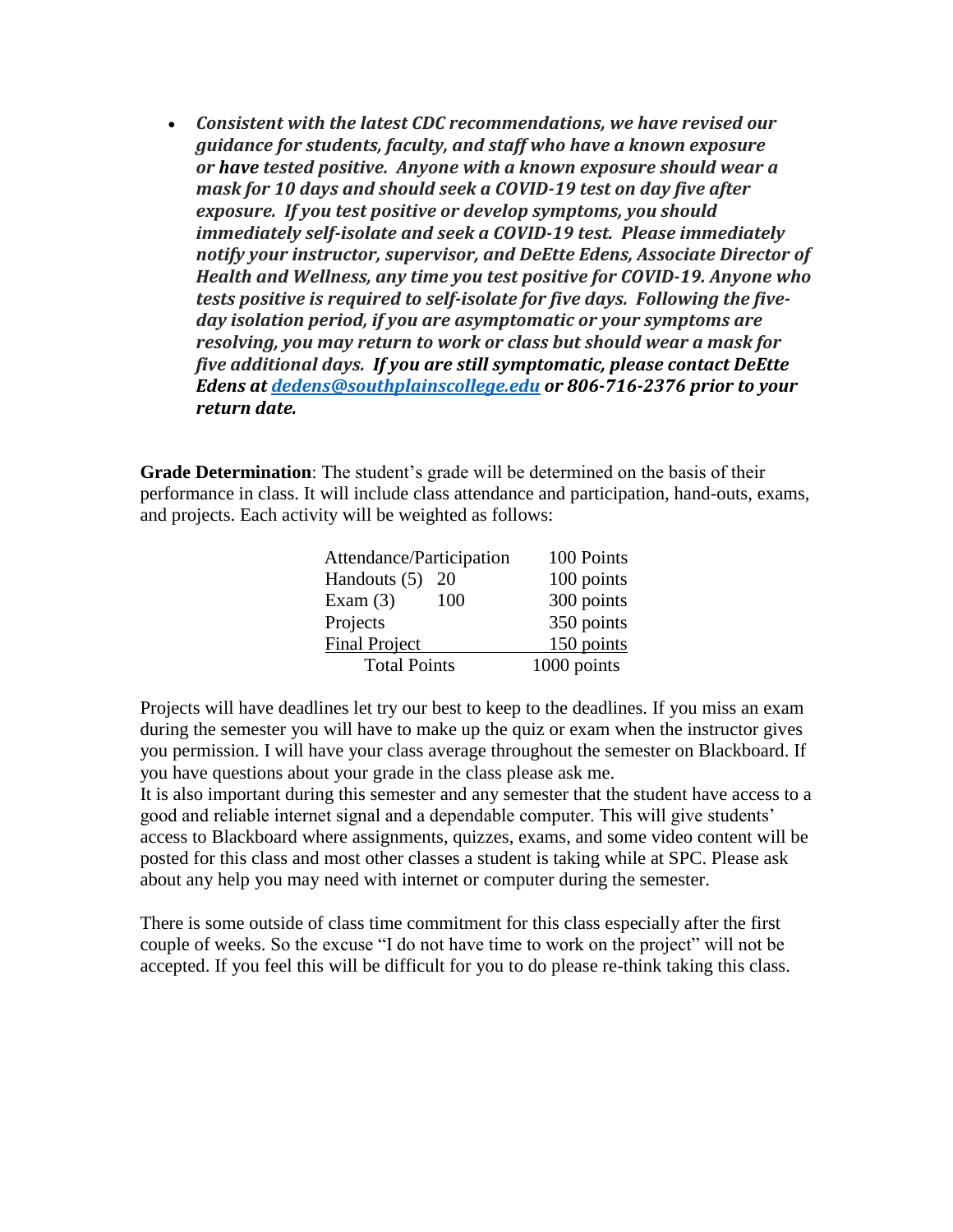**Purpose of the course:** This course will provide students with a general knowledge of the fundamentals of video production and the process of operating television and video equipment. Students will learn the process of planning for a television or video production. They will learn the pre-production, production, and post-production stages of video recording an event. The student will gain knowledge in operating field cameras, studio cameras, video machines, non-linear editing, basic lighting, audio for video, and computer-generated graphics. The class will focus on the use of non-linear editing software Adobe Premier and Photoshop to create video content. The student will understand how to tell a story visually using all the various tools necessary.

**Course objective**: Upon successful completion of this course, the student will be able to demonstrate a working knowledge of the equipment used for video production in a studio or out in the field. The student will also have knowledge of the terminology used in the television and video industry, and the process of producing quality video productions.

**Students with disabilities**, including but not limited to physical, psychiatric, or learning disabilities, who wish to request accommodations in this class should notify the Special Services Office early in the semester so that the appropriate arrangements may be made. In accordance with federal law, a student requesting accommodations must provide acceptable documentation of his/her disability to the Special Services Coordinator. For more information, call or visit the Special Services Office in the Student Services building, or call 894-9611 ext. 2529 or the Counseling Center at ext 2366.

#### **Diversity Statement**:

In this class, the teacher will establish and support an environment that values and nurtures individual and group differences and encourages engagement and interaction. Understanding and respecting multiple experiences and perspectives will serve to challenge and stimulate all of us to learn about others, about the larger world and about ourselves. By promoting diversity and intellectual exchange, we will not only mirror society as it is, but also model society as it should and can be.

## **Civility Code:**

As future professionals, you are to communicate with each other in a professional and civil manner. Any successful learning experience requires mutual respect on the part of the student and the instructor. Neither instructor nor student should be subject to others' behavior that is rude, disruptive, intimidating, aggressive, or demeaning. Student conduct that disrupts the learning process or is deemed disrespectful or threatening shall not be tolerated and may lead to disciplinary action and/or removal from class.

#### **Equal Opportunity, Harassment, and Non-Discrimination Statement**

South Plains College does not discriminate on the basis of race, color, national origin, sex, disability or age in its programs and activities. The following person has been designated to handle inquiries regarding the non-discrimination policies: Vice President